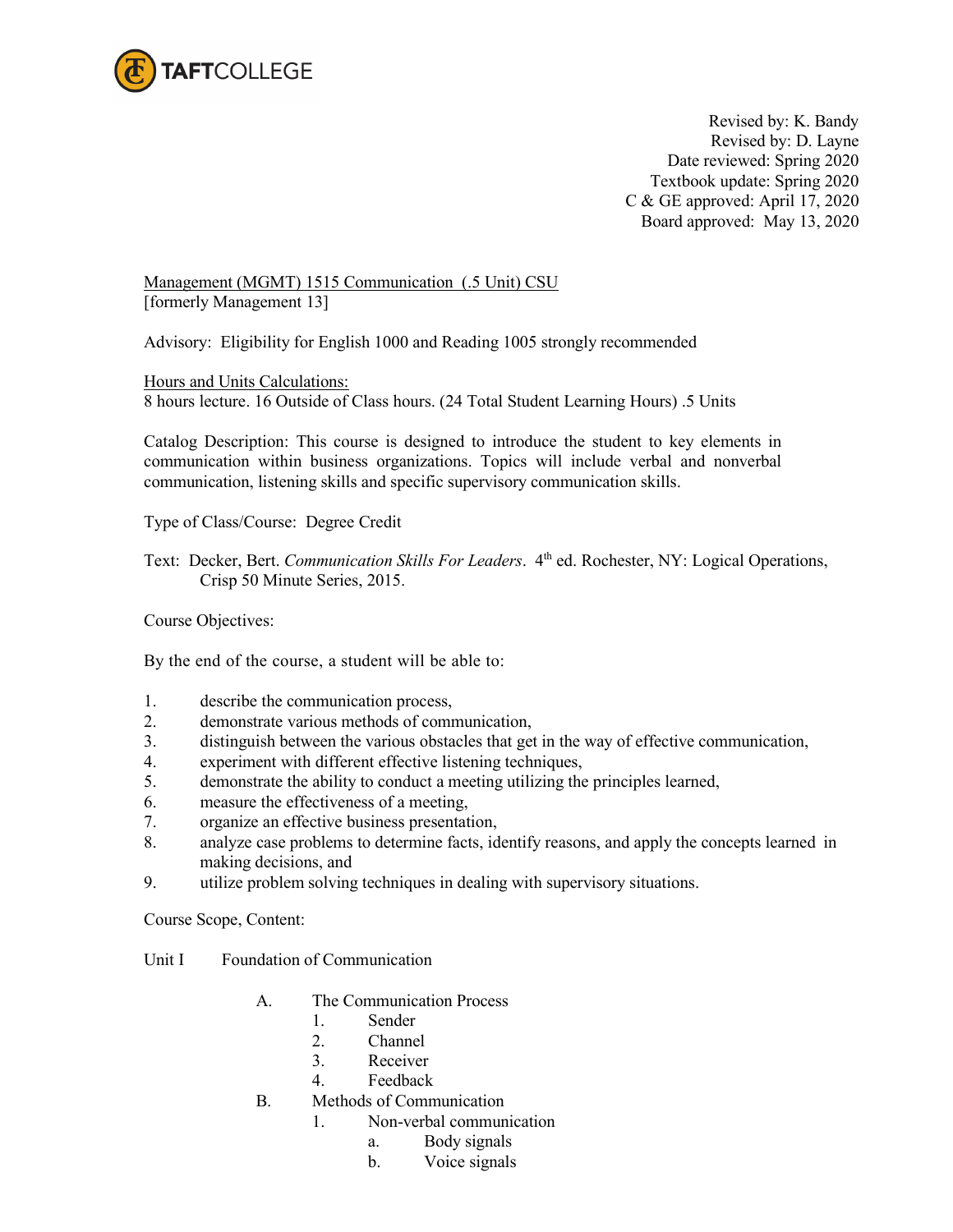

- c. Time signals
- d. Space signals
- 2. Spoken communication
	- a. Words and phrases to avoid
	- b. Speaking in the positive
- 3. Phone communication
	- a. Smiling on the phone
	- b. Voice mail
	- c. Phone policies in your workplace
- C. Obstacles to Effective Communication
	- 1. Organizational barriers
		- a. What barriers exist in your organization?
		- b. Experiential learning activity
	- 2. Levels of hierarchy
	- 3. Jargon
	- 4. Gender communication
	- 5. Language and cultural barriers
- Unit II Addressing Communication
	- A. Listening Skills
		- 1. Are you a good listener?
		- 2. Tips to be an effective listener
		- 3. Active listening
			- a. Empathy
				- b. Intensity
				- c. Understanding
				- d. Responsibility
				- e. Experiential learning activity
	- B. Conducting Meetings
		- 1. What to do before a meeting
		- 2. Steps to follow during a meeting
		- 3. Tips on how to be a great facilitator
		- 4. What to do after a meeting
		- 5. How are meetings run in your organization?
		- 6. Experiential learning activity
	- C. Organizing and Giving Presentations
		- 1. Starting off on the right foot
			- a. How to overcome stage fright
			- b. Building rapport with your audience
		- 2. Content
			- a. Tell them what you're going to tell them
			- b. Tell them what you told them
		- 3. Wrap it up in style
			- a. How to leave a lasting impression

Learning Activities Required Outside of Class:

The students in this class will spend a minimum of 16 hours per week outside regular class time doing the following:

1. Studying class notes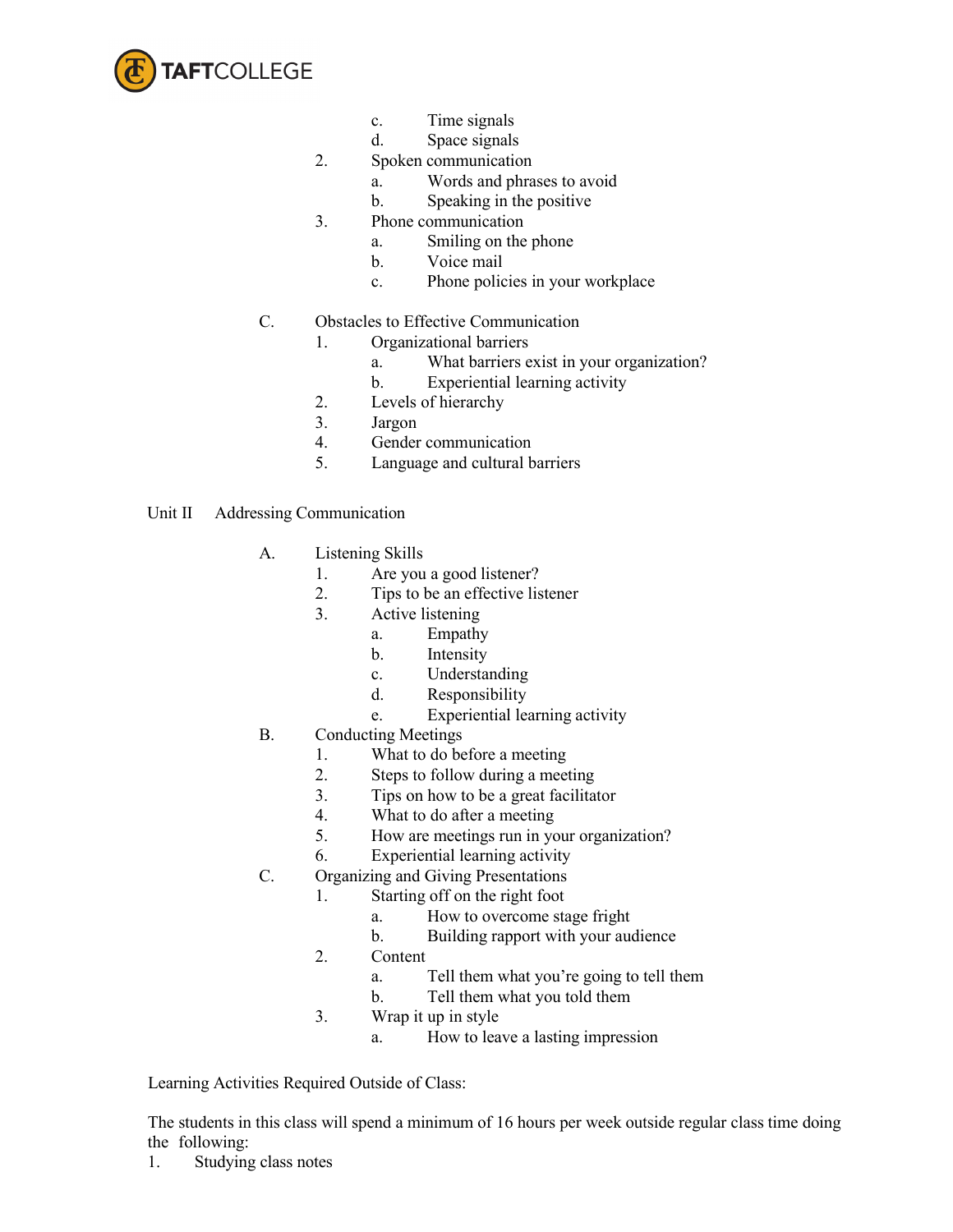

- 2. Answering questions
- 3. Completing required reading
- 4. Performing problem solving activities or exercises<br>5. Doing written work
- 5. Doing written work
- 6. Participating in group projects

Methods of Instruction:

- 1. Lectures
- 2. Demonstrations
- 3. Multimedia presentations
- 4. Group explorations
- 5. Case studies and scenarios

## Methods of Evaluation:

- 1. Writing assignments, including:
	- a. group reports
	- b. topic paper written under American Psychological Association (APA) style guide
	- c. case studies
	- d. scenarios
	- e. simulations
- 2. Problem-solving demonstrations, including:
	- a. exams
	- b. homework problems
	- c. case study recommendations and solutions
- 3. Other examinations using combinations of:
	- a. multiple choice questions
	- b. matching items
	- c. true/false questions
	- d. short answer questions
	- e. fill in the blank responses
- 4. Participation including:
	- a. role-playing and group activities
	- b. oral presentations and demonstrations
	- c. discussion responses
	- d. scenario reflections
- 5. Project including:
	- a. Multimedia presentations
	- b. business scenario responses
	- c. action plans
	- d. formal written reports
	- e. portfolios
	- f. community service projects
	- g. building new case studies

## Supplemental Data: